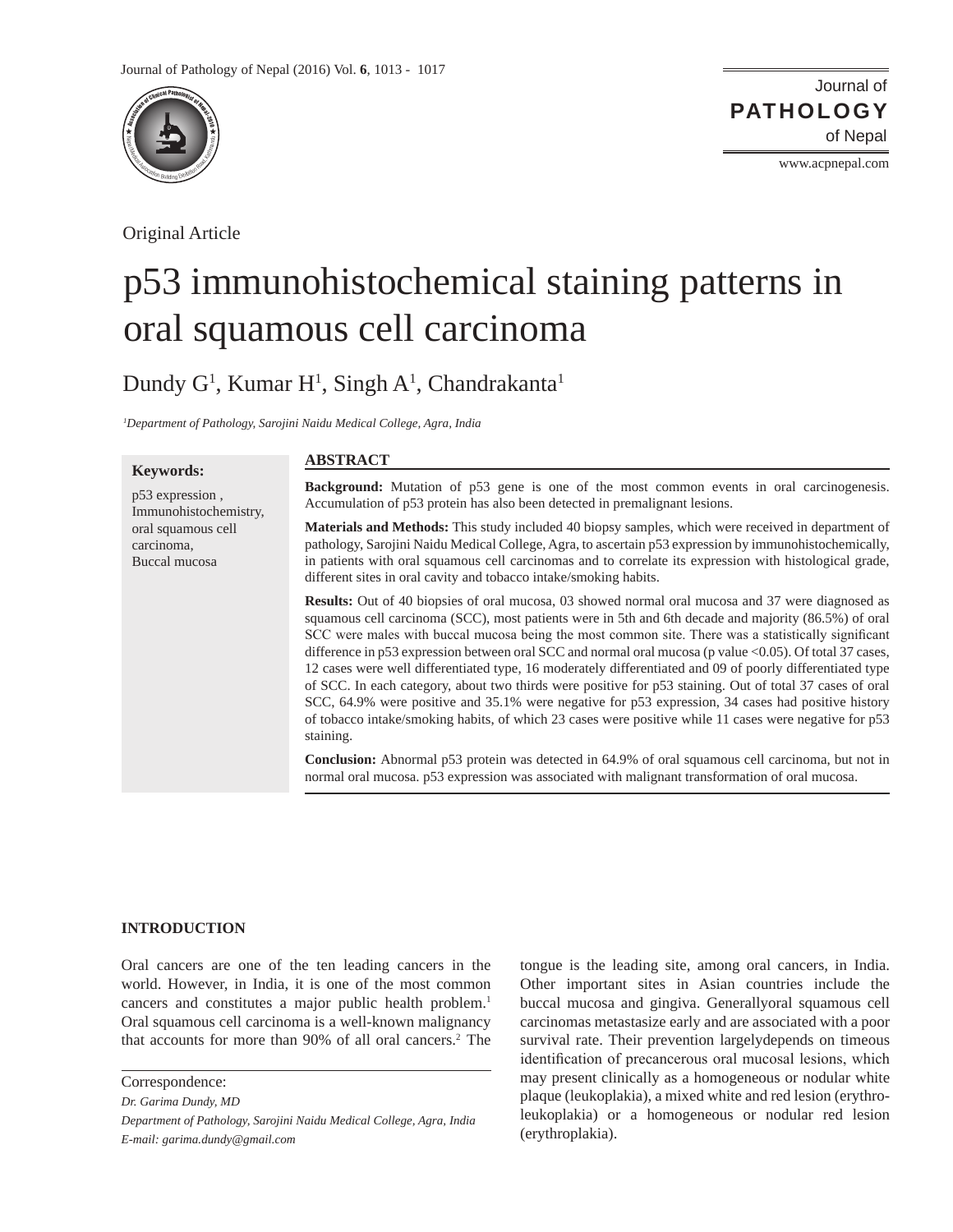| or oral squamous een caremonia |  |                   |  |                   |
|--------------------------------|--|-------------------|--|-------------------|
|                                |  | <b>Percentage</b> |  | <b>Percentage</b> |
| Buccal mucosa $(n=16)$         |  |                   |  | 31 2%             |
| Tongue $(n=05)$                |  |                   |  |                   |
| Tonsillar area $(n=03)$        |  | 66.7%             |  | $32.3\%$          |
| Lips $(n=03)$                  |  | 66.7%             |  | 32.3%             |
| Others $(n=10)$                |  |                   |  |                   |
| Total $(n=37)$                 |  |                   |  | $15.1\%$          |

**Table 1: Correlation of p53 expression with anatomical site of oral squamous cell carcinoma**

Mechanisms to protect organisms from the consequences of DNA damage include the tumour suppressor p53 pathway. p53 protein binds specifically to a DNA consensus sequence to induce growth inhibitory genes or nonspecifically to damaged sites leading to DNA repair or apoptosis.<sup>3</sup>

The p53 gene, is a tumour suppressor gene, i.e., its activity stops the formation of tumour. Majority of human cancers demonstrate bi-allelic loss of function mutations in TP53. If a person inherits only one functional copy of the p53 gene from their parents, they are predisposed to cancer and usually develop several independent tumours in a variety of tissues in early adulthood. This condition is rare, and is known as Li-Fraumeni syndrome.The p53 gene has been mapped to chromosome 17.The amount of information that exists on all aspects of p53 normal function and mutant expression in human cancers is now vast, reflecting its key role in the pathogenesis of human cancers.

Mutation of p53 gene is one of the most common events in oral carcinogenesis. Accumulation of p53 protein has also been detected in premalignant lesions especially oral leukoplakia with dysplasia. This suggests that p53 gene mutation may be an early step in the malignant conversion of oral dysplastic lesions. Such patients can be identified by p53 protein specific Immunohistochemistry.<sup>4</sup> The p53 protein is present in normal cells, and is assumed to induce G1 arrest or apoptosis in the presence of DNA lesion. The mutant protein lacks this property. Stabilization of the mutant p53 protein allows immunohistochemical analyses (IHC) to be routinely used to demonstrate the mutant p53 protein in tissue samples, whereas normal p53 protein is undetectable.<sup>5</sup>

#### **MATERIALS AND METHODS**

The present study was based on a study carried out on 40 biopsy samples received of oral mucosa, in Department of Pathology, Sarojini Naidu Medical College. Agra, India, during the period from December 2013 to October 2015. The aim of study was to ascertain p53 expression in patients with oral squamous cell carcinomas (SCC) and to correlate its expression, with histological grade, different sites in oral cavity and history of tobacco intake/smoking habits. Prior to conduction of the study, permission was taken from

ethical committee. p53 expression has been ascertained immunohistochemically. Immunohistochemistry (IHC) is an important application of monoclonal as well as polyclonal antibodies to determine the tissue distribution of an antigen of interest in health and disease. IHC is widely used for diagnosis of cancers by demonstrating specific tumour antigens that are expressed de novo or are up-regulated in certain cancers.6 Statistical analysis was performed whenever necessary.

## **RESULTS**

The study was carried out on 40 biopsy samples received of oral mucosa;3 were of normal oral mucosa and 37 cases were of oral squamous cell carcinoma.Patientswere from wide range of age groups, from  $3<sup>rd</sup>$  to  $8<sup>th</sup>$  decade of life. However maximum numbers of patients were from  $6<sup>th</sup>$  decade followed by  $5<sup>th</sup>$  decade. Of 37 cases of oral squamous cell carcinoma; 32 cases (86.5%) were male and 5 cases (13.5%) were female. Oral squamous cell carcinoma was observed to be more common in males. Buccal mucosa wasobserved as the most common site (43.2%), followed by tongue (13.5 %). 3 patients (8.1 %) each, had lesion at tonsillar area and lips. 10 patients (27.1%) had lesion at different sites in oral cavity such as hard palate, soft palate, retromolartrigone, gingiva, floor of mouth.

Three cases of normal oral mucosa were stained for p53 expression, all the 3 cases were negative for p53 staining.37 oral squamous cell carcinoma cases were stained for p53 expression, out of which 24 (64.9%) cases were positive and 13 (35.1%) cases were negative for p53 staining. There was a statistically significant difference in p53 expression between oral squamous cell carcinoma and normal oral mucosa (p value  $\leq 0.05$ ). Correlation of p53 expression in various anatomical site of oral squamous cell carcinoma is shown in table 1.

Of total 37 cases, 12 cases are termed as well differentiated squamous cell carcinoma, 16 as moderately differentiated squamous cell carcinoma and 9 of poorly differentiated squamous cell carcinoma. Out of 12 of well differentiated squamous cell carcinoma, 8cases(66.7%)were positive and 4cases(33.3%)were negative for p53 staining (fig. 1Aand 1B). Out of 16 cases of moderately differentiated squamous cell carcinoma 10cases (62.5%) were positive and 6cases (37.5%) were negative (fig2A and 2B)and out of 9 cases of poorly differentiated squamous cell carcinoma, 6cases (66.7%) were positive and 3cases (33.3%) were negative for p53 staining (fig.3A and 3B).

Well differentiated and moderately differentiated,squamous cell carcinoma showed p53 staining in peripheral cells of tumor islands and lack of staining in areas of keratin pearl formation; in poorly differentiated squamous cell carcinoma, p53 showed staining of malignant nuclei. Intensity of p53 staining ranged from mild to intense among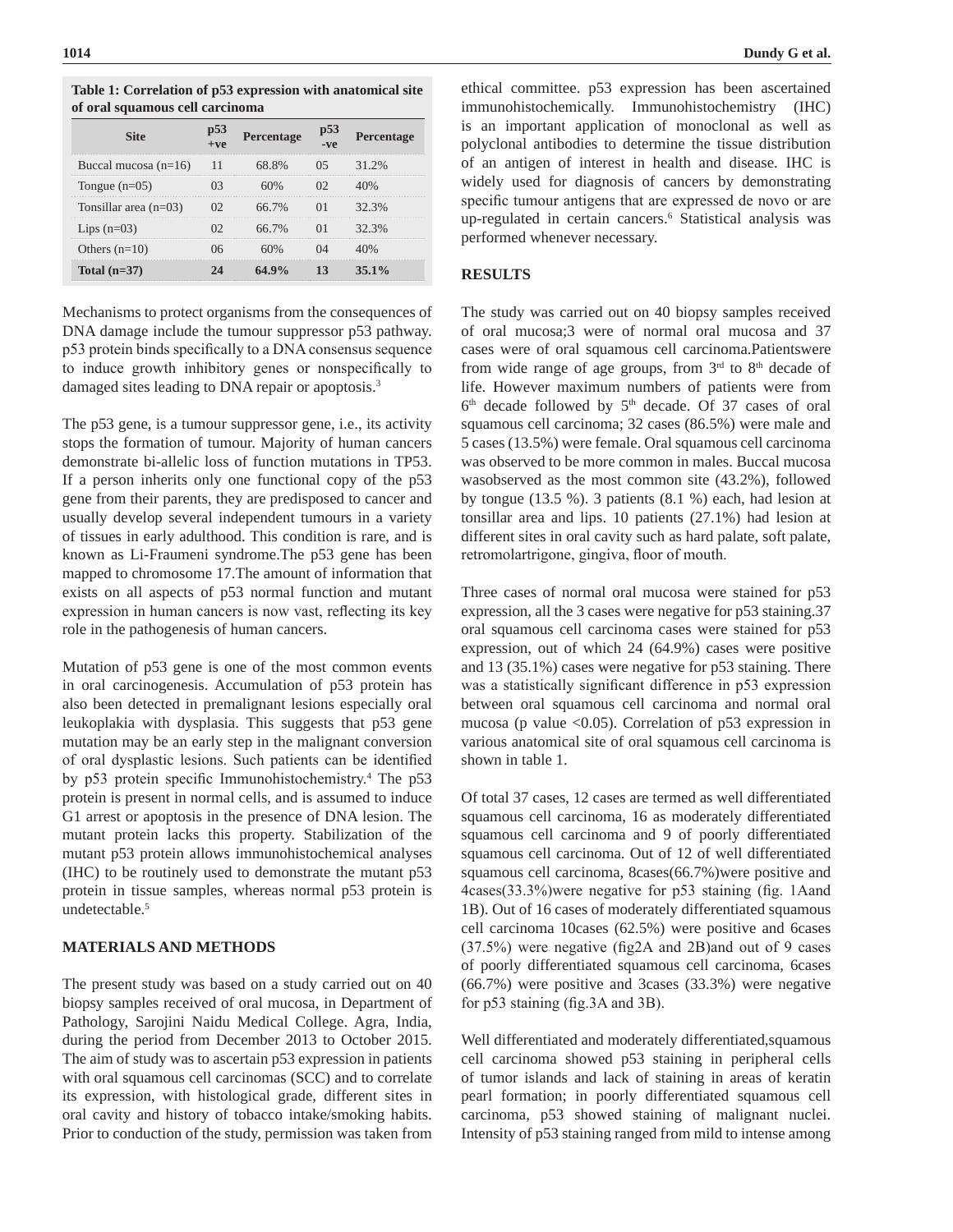

*Figure 1: A: Well differentiated Squamous cell carcinoma (HE stain, X100).B: Note carcinoma showing p53 expression and negative staining in central keratinized areas (p53 IHC, X100).* 



*Figure 2: A: Moderately differentiated Squamous cell carcinoma (HE stain, X100).B: Note the tumor cells positively staining with p53 (p53 IHC, X100).* 



*Figure 3: A: Poorly differentiated Squamous cell carcinoma (HE stain, X100).B: Note the tumor cells positively staining with p53 (p53 IHC, X100).* 

different cases. Cases were considered positive irrespective of intensity of staining. There was no statistical difference in p53 expression with histological grade of oral squamous cell carcinoma (p value >0.05).

Out of 16cases from buccal mucosa, 11 cases (68.8%) were positiveand 5 cases (31.2%) were negative for p53 staining. Out of 5 cases from tongue, 3 cases (60%) were positive and 2 cases (40%) were negative for p53 staining. Out of 3 cases each, from tonsillar area and lips, 2 cases (66.7%) were positive and 1 case (32.3%)was negative for p53 staining. 10 cases were from different other areas of oral cavity, out of which 6 cases (60%) were positive and 4 cases (40%) were negativefor p53 staining. Out of total 37 cases of oral squamous cell carcinoma 24cases (64.9%) were positive

and 13cases (35.1%) were negative for p53 expression. There was no statistical difference in p53 expression with different anatomical sites of oral squamous cell carcinoma (p value  $>0.05$ ).

Out of 37 oral squamous cell carcinoma cases, 34 cases had positive history of tobacco intake/smoking habit, of these 23 cases were positive while 11 cases were negative for p53 staining. 3 cases had no history of tobacco use/ smoking habit, of these 1 case was positive and 2 cases were negative for p53 staining. Oral squamous cell carcinoma was observed to be more common among tobacco users and smokers. Though greater percentage of cases stained positive for p53 among patients with positive history of tobacco use/smoking habit but this correlation is statistically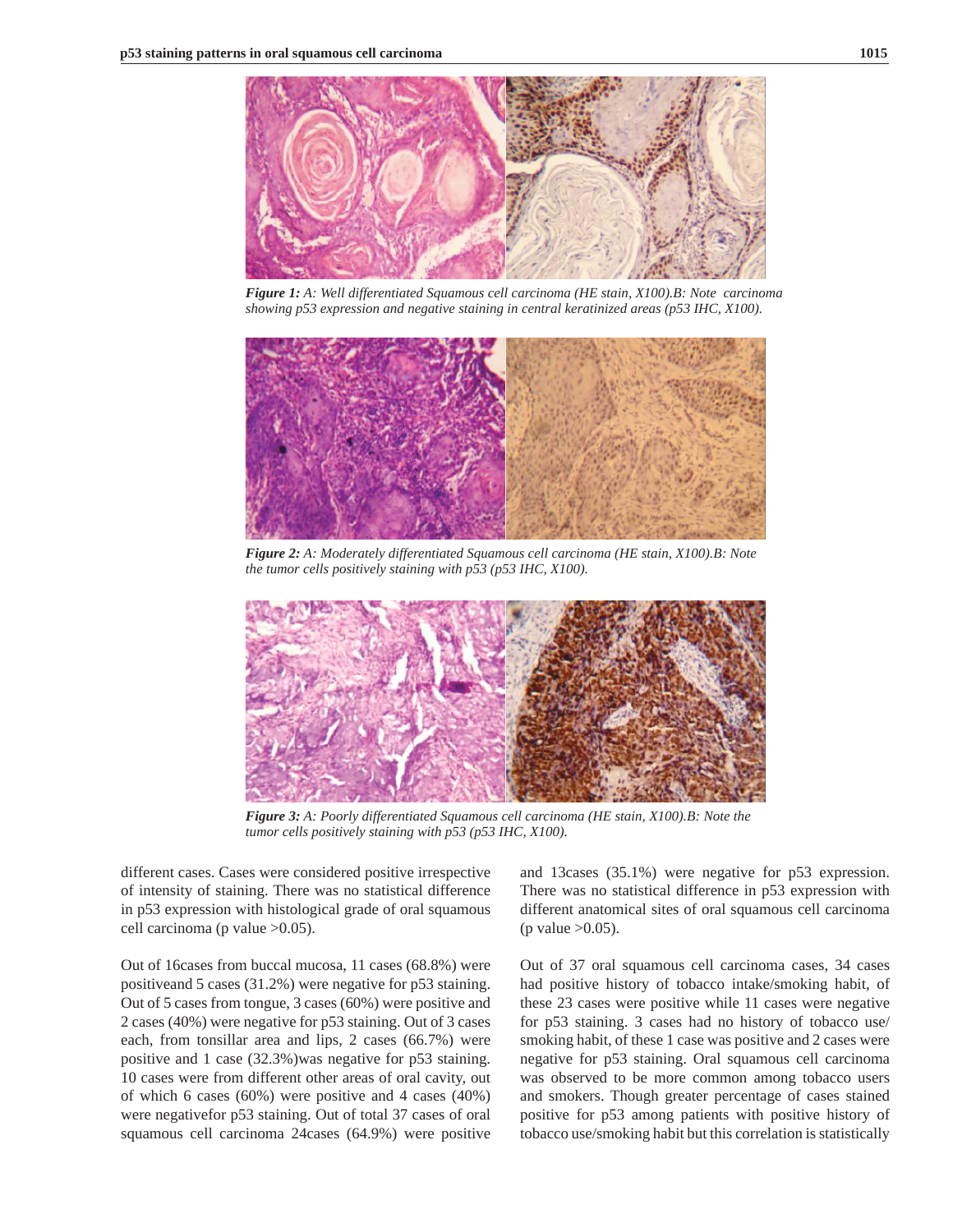insignificant (p value  $>0.05$ ).

p53 expression was seen in 24cases (64.9%) out of 37 cases of oral squamous cell carcinoma. Out of 12 well differentiated squamous cell carcinoma, 4 cases were negative, 1 case showed 10-50% staining of nuclei,7 cases showed 50-100% staining of nuclei, out of 16 cases of moderately differentiated squamous cell carcinoma, 6 cases were negative, 2 cases showed 10-50% staining of nuclei and 8 casesshowed 50-100% staining of nuclei and out of 9 cases of poorly differentiated squamous carcinoma 3 cases were negative, 1 case showed 10-50% staining of nuclei and 5 cases showed 50-100% of nuclei.

We found that 19cases were from age group  $\leq 50$  years, out of which, 12 cases (63.2%) were positive and 7 cases (36.8%) were negativefor p53 staining. Out of 18 cases in age group> 50 years, 12cases (66.7%) were positive and 6cases (33.3%)were negativefor p53 staining. There was no statistical difference in p53 expression with age of patients (p value>0.05).Out of 37 cases of oral squamous cell carcinoma, 32 were males, of these 21cases (65.6%)were positive and 11cases (34.4%)were negativefor p53 staining. 5 patients were females, of these 3cases (60%)were positive and 2cases (40%)were negative for p53 staining. There was no statistical difference in p53 expression with histological grade & different anatomical sites of oral squamous cell carcinoma, positive history of tobacco use/smoking habit, age and sex of patients. (p value  $> 0.05$ ).

### **DISCUSSION**

The p53 protein is the central monitor of stress in the cell and can be activated by anoxia, inappropriate signaling by mutated oncoproteins, or DNA damage. p53 controls the expression and activity of proteins involved in cell cycle arrest, DNA repair, cellular senescence and apoptosis.7 Stabilization of the mutant p53 protein allows immunohistochemical analyses (IHC) to be routinely used to demonstrate the mutant p53 protein in tissue samples, whereas normal p53 protein is undetectable.<sup>6</sup>

In present study, aim was to find p53 expression immunohistochemically in patients with diagnosis of oral squamous cell carcinoma. Of the 40 cases included in the study, 3 cases were of normal oral mucosa and 37 cases were of oral squamous cell carcinoma. In squamous cell carcinoma 12 cases were of well differentiated squamous cell carcinoma, 16 cases were of moderately differentiated squamous cell carcinoma, and 09 cases were of poorly differentiated squamous cell carcinoma.Largest numbers of oral squamous cell carcinoma cases were from age group 51-60 years followed by 41-50 years. Oral squamous cell carcinoma was observedmore commonly (32 out of 37 cases) in males. There is significant bias in the incidence of oral cancer amongst males, which can be attributed to the easy acceptance of habits by males.

Buccal mucosa was observed as the most common site (43.2%), followed by tongue (13.5%).Epidemiological studies have shown that the sites of occurrence for oral cancer differ widely.

Thirty four out of 37 patients of oral squamous cell carcinoma were associated with habits of tobacco intake and smoking. Only 3 patients did not report any habit.Tobacco is easily available in India and currently tobacco and gutka is extremely accessible to all people.

Three cases of normaloral mucosawere stained for p53expression.All the cases of normal oral mucosa assessed were p53 negative. It might be due to the fact that p53 protein has shorter half-life andlow levels in normal tissue and is hard to be detected by IHC.In oral squamous cell carcinoma, 24 of total 37 cases (64.9%) showed positive expression for p53 protein by IHC analysis.This variation in p53 expression may be due to different etiological factors and ethnic background of the patients and variation in the immunohistochemical technique used. Also tumours may have a level of p53 protein that cannot be detected by IHC.

Eight of 12 cases (66.7%) of well differentiated squamous cell carcinoma,10of 16 cases (62.5%)of moderately differentiated squamous cell carcinoma and 6 of 9 cases (66.7%) of poorly differentiated squamous cell carcinoma, were positive for p53 expression. This slight difference in p53 expression with histological grade is statistically insignificant (p value  $>0.05$ ). There was no association of p53 expression with histological grade of oral squamous cell carcinoma.

p53 expression was analyzed in relation to primary site of oral squamous cell carcinoma. Out of 16 cases from buccal mucosa, 11 cases (68.8%) were positive, of 5 cases from tongue, 3 cases (60%)were positive, of 3 cases each, from tonsillar area and lips, cases (66.7%) were positive and out of 10 cases from different other areas of oral cavity, 6 cases (60%) were positive for p53 staining. No significant association of primary site with p53 expression within oral cavity was observed in oral squamous cell carcinoma (pvalue>0.05).

p53 expression in oral squamous cell carcinoma patients was correlated with history of tobacco intake/smoking habit. One (33.3%) of 3 patients with no history of tobacco use/ smoking habit and 23 (67.6%) of 34 patients with positive history of tobacco intake/smoking habit showed p53 staining.Greater percentages of cases were p53 positive, in the patients with history of tobacco intake/smoking habit. However, this correlation was statistically insignificant (p value  $>0.05$ ). This result needs further verification with larger sample size, and cases distributed evenly between both the groups.

Twelve cases (63.2%) out of 19 patients with age  $\leq 50$  years